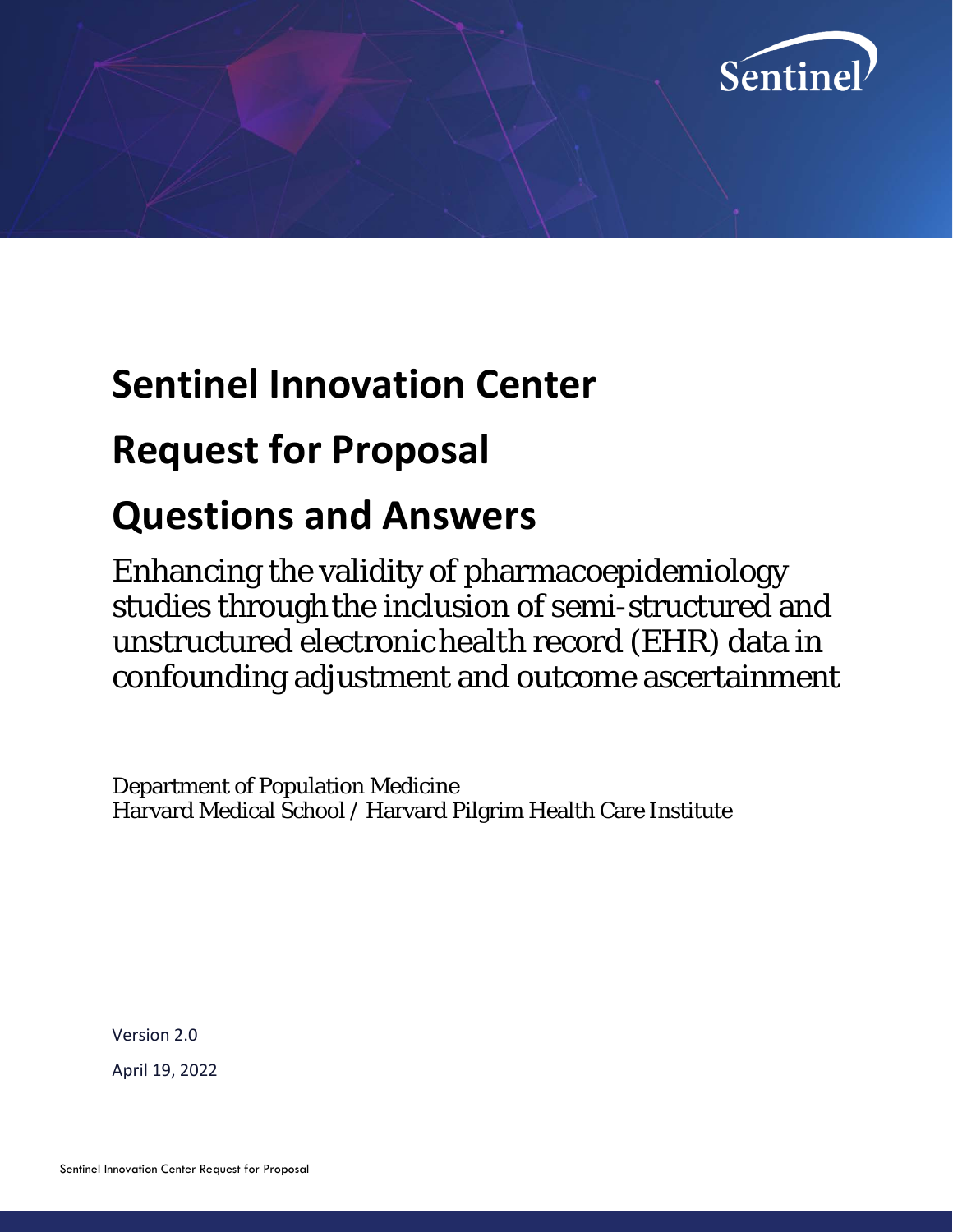

## **History of Modifications**

| Version | Date       | Modification                        | Author                            |
|---------|------------|-------------------------------------|-----------------------------------|
| 1.0     | 03/30/2022 | <b>Original Version</b>             | <b>Sentinel Operations Center</b> |
| 2.0     | 04/19/2022 | <b>Additional Material Included</b> | <b>Sentinel Operations Center</b> |
|         |            |                                     |                                   |
|         |            |                                     |                                   |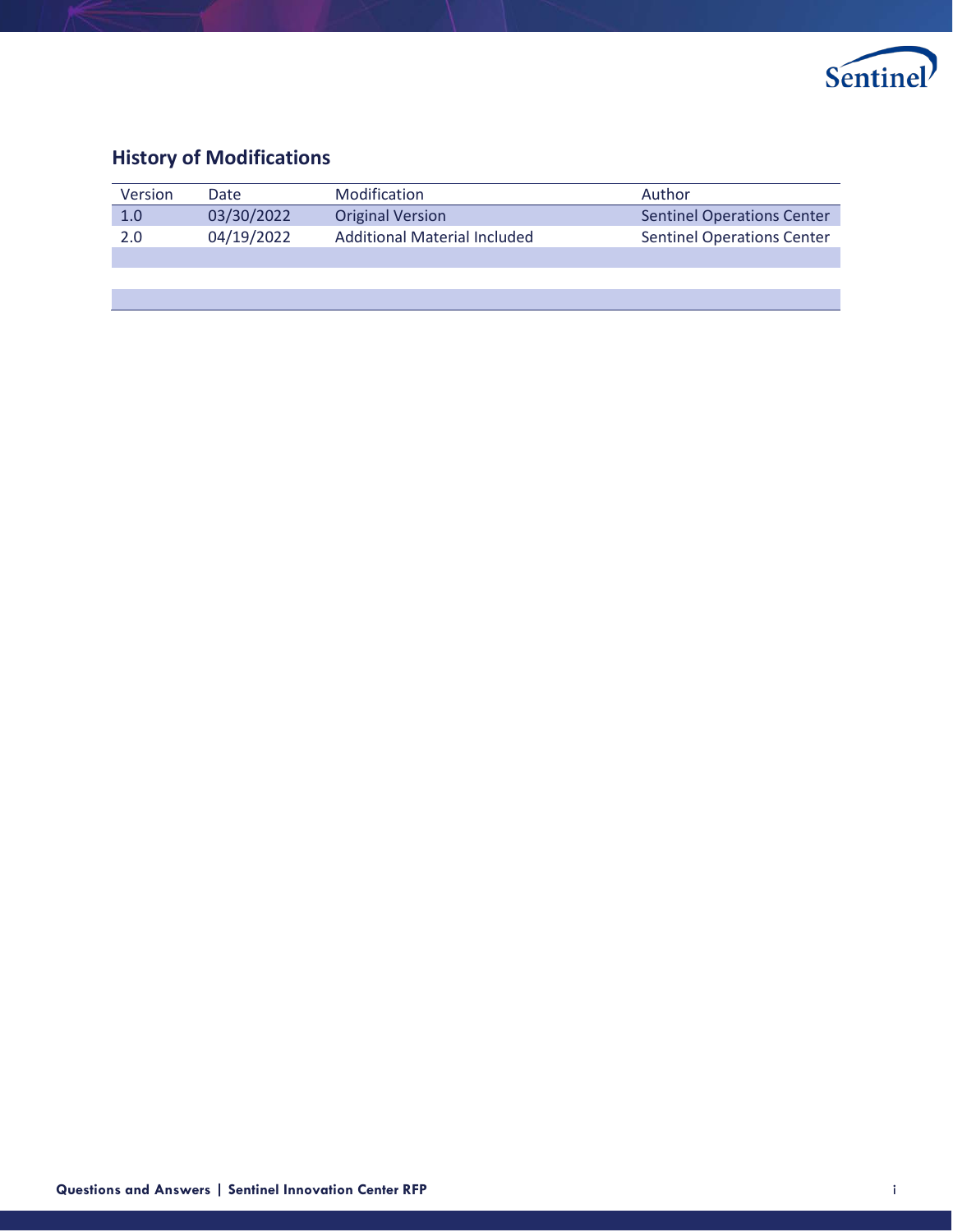

### **1 Start and End Dates**

### **1.1 Proposed activities should not exceed 24-months but what is the expected start date for the period of performance?**

The precise start date will depend on duration of the contracting process between Harvard Pilgrim Health Care Institute and the subcontractor selected for the award; however, we anticipate that the project would start in late Summer or very early Fall 2022.

#### **1.2 Should projects be set to begin on July 1, 2022, or later?**

Upon selection of the bidder to be awarded, Sentinel Operations Center (SOC)/Harvard Pilgrim Health Care (HPHC) Institute will engage with the awarded entity using a standard SOC process to initiate work and contracting. This will involve development of a Work Order, which requires review and approval by the U.S. Food and Drug Administration (FDA), prior to the direct subcontracting process between HPHC and the awarded bidder. These processes typically take 6-10 weeks; thus we anticipate that the project would start in the late Summer or very early Fall 2022. Please use a date estimate for your proposal with the expectation that this may be modified as applicable during the contracting process. The project will be operationalized as a Sentinel Innovation Center Workgroup, with membership from the awarded entity (and any other organizations/vendors that the proposal includes), the Innovation Center, and the SOC.

### **2 Data Access**

### **2.1 While I have access to electronic health record (EHR) data, I'm currently looking for the best option to access claims data. Do you have any recommendations in this regard?**

Please identify a claims data source that provides sufficient overlap with the patient population for which EHR data are available. Please indicate whether you would plan to utilize awarded funding to perform linkage as part of the proposal/study if you do not have current access to a linked claims-EHR data source. Please note that if you plan to conduct linkage as a proposed study activity, this could impact the competitive nature of your proposal, relative to other proposals that may have current access to linked data.

## **3 Formatting**

### **3.1 Is there a document template for this Request for Proposal (RFP)? Do you have a recommended structure?**

We do not have specific formatting requirements, though for optimal readability, we suggest a 1.25 or 1.5 line spacing and at least size 11pt font in Georgia, Arial, or Helvetica font. Please feel free to use the [National Institutes of Health \(NIH\) grants](https://grants.nih.gov/grants/oer.htm) format requirements if this is helpful. We also do not have specific proposal structure requirements, though we encourage you to use a structure that allows you to best present the information that is required per the RFP (Section 2.2). The structure denoted (Activity Background, Activity Details (which contains Aims or Objectives), Activity Timeline, Roles and Responsibilities, Other Budget Items) would be reasonable.